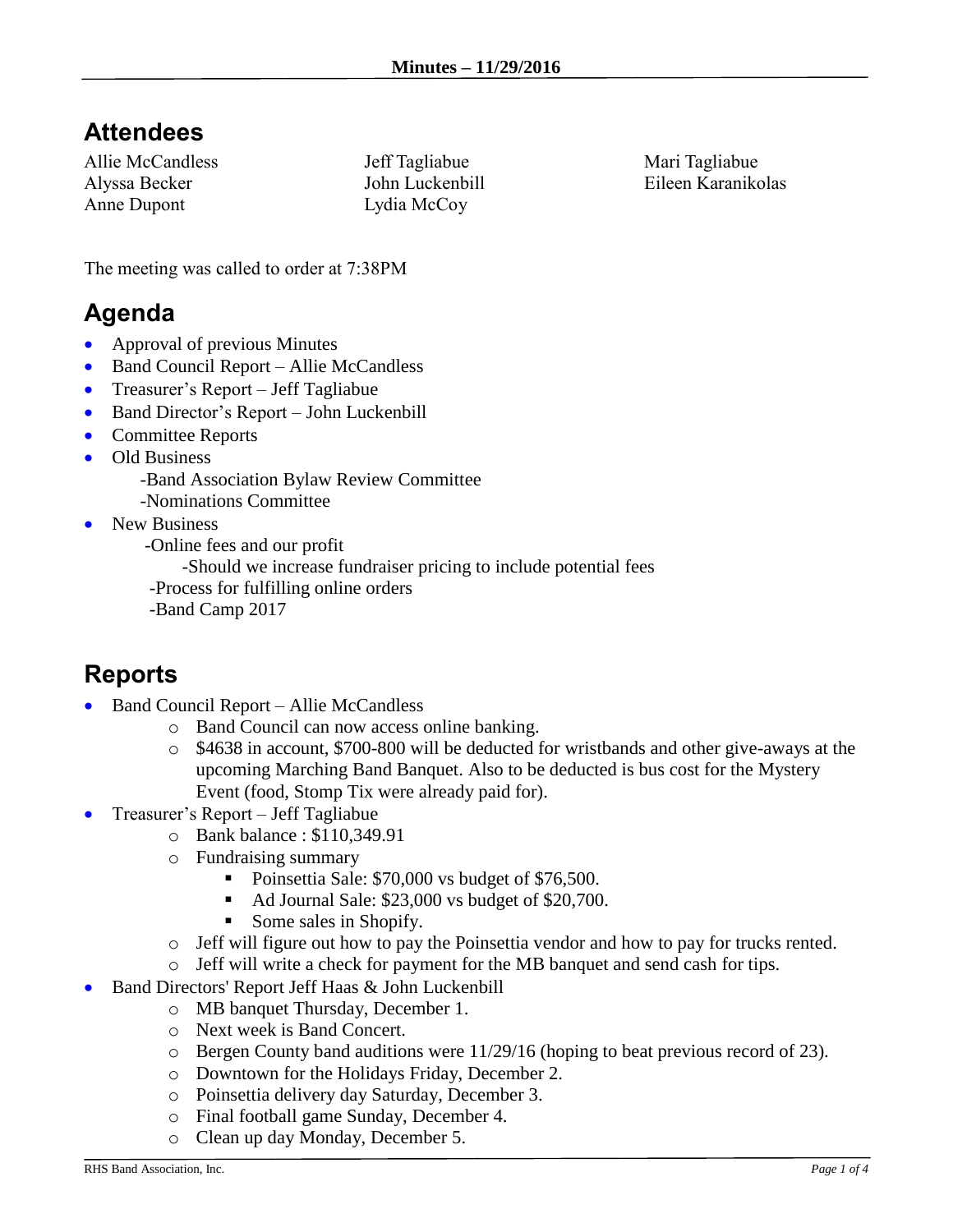- o Barclay/Legends classic was 11/21, 11/22. Went very well. Kids had a great time and RHS received a very nice letter from the organizers complimenting the group.
- o Big Issue about Timberlake Band Camp
	- take home message is that Timberlake is raising the per night cost from \$55/nt to \$57.50/night - \$287.50/student but considering that parents and staff members costs must be covered and there is 1 free camper for every 10 paying works out to be \$328/student (taxes won't have to be paid because as a school we are taxexempt).
	- Last increase in band fee was 3 or 4 years ago from \$600 to \$650.
	- options:
		- go to camp for 4 nights instead of  $5 (not a favorable option as so much)$ work gets done at each day of camp and it is really special for the kids)
		- investigate other camps for future years (but we love Timberlake)
		- cut out at camp activity like ice cream night and instead have free s'mores night (which was offered by Timberlake)
		- cut back on other MB line items (props, food budget)
		- have more stuff/food donated by parents
		- raise band fee from \$650 to \$700.
	- it was mentioned that in the past RHS stated all groups might have to pay for their own bussing, for MB that is about \$35-38,000/season.
	- short term decision was to have Mr. Luckenbill sign the contract with Timberlake for 5 nights of camp and more analysis will be made about how to pay for it.
- Ad Journal Lydia McCoy
	- o Total sales \$23,000.
		- increase in total sales thought to be, in part, from color ads.
		- $\blacksquare$  165 Ads (a 10% increase from the 2015 total)
		- 2 donations and a sales total of \$23,000.
		- 65 Families bought  $\&$ /or sold ads.
	- o Parent "blitz" was not a success, low participation rate, low sales.
	- o Applebee's did not buy an ad now must go through corporate and need 6 wk lead time
	- o The Ad Journal is just about ready to go to print thanks to the talented layout work of Emily Vandalovsky

#### **Reports Submitted via Email**

 $\bullet$  Treasury – Jeff Tagliabue Bank balance: \$110,349.91

> Fundraising summary Poinsettia Sale: \$65,966 vs budget of \$76,500. (Net miss of about \$4,000) Ad Journal Sale: \$15,795 vs budget of \$20,700. (Net miss of about \$4,000)

Band Merchandise: \$9,499 (Includes poinsettia sales that went through Shopify). There was no budget for band merchandise.

Poinsettia Sale – Lorissa Lightman

Delivery day is Saturday and then the plant sale is almost done! It's been a great season and we've raised over \$70,000 in total including both student and merchant sales. Today we delivered to the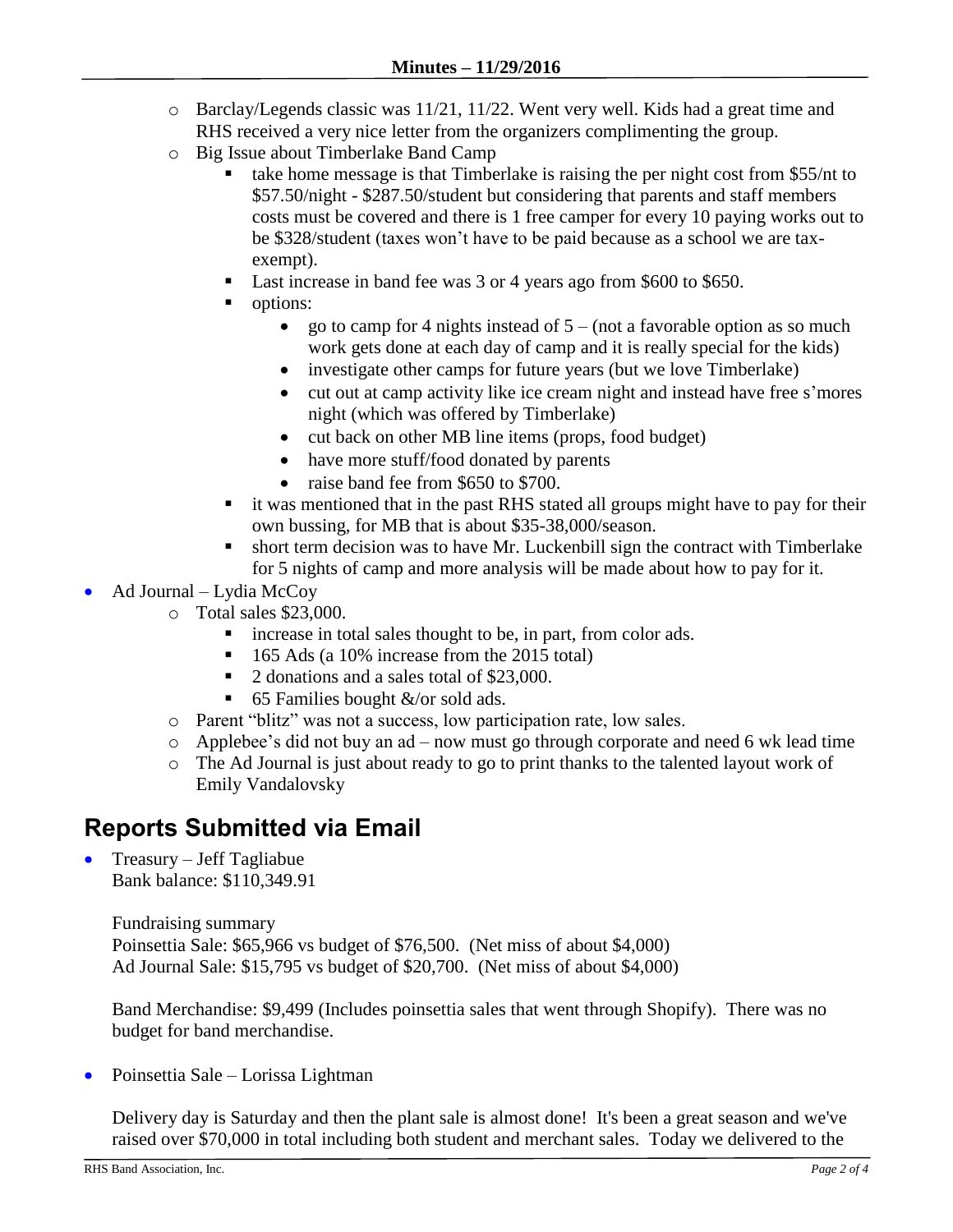local businesses so they are already enjoying their plants. People seemed happy and excited to receive them, and I may have gained a new customer or two just by being seen carrying the plants. Now we just have to get through Saturday. Everything is going smoothly, but we still need food donations for the hospitality table. Additionally, we desperately need 1 more driver to deliver to the top 10 sellers. An email was sent out asking for a driver, but no one has volunteered so far. Otherwise, it's been a great sale and I've enjoyed working with the band community to make it a success.

Hospitality – Laura Galis

The Marching Band Hospitality used the remaining budget to provide meals and snacks for these events following the previous report:

1. Pre-competition lunch and water, competition snack, pre & post performance water - Ridge, Oct. 29th

2. Pre-competition hot catered meal and water, competition sandwiches and snacks, pre & post performance water, Nationals, Allentown, Nov. 6th

3. Pizza and water for about 170 kids for the 7/8 grade Band Day, as well as snacks and water for the same number of kids during the football game - Nov 5th.

4. Snacks (most parents-donated, thank you) and water for 2 playoff football games.

Ad Journal – Lydia Neff

It was a successful year for the Ad Journal...

165 Ads (a 10% increase from the 2015 total), 2 donations and a sales total of \$23,000. 65 Families bought &/or sold ads.

The Ad Journal is just about ready to go to Print thanks to the talented layout work of Emily Vandalovsky!

# **Discussion**

- Old Business:
	- o Band Association Bylaw Review Committee
	- Nominations Committee
- New Business:
	- o Online fees and our profit
		- Should we increase fundraiser pricing to include potential fees? We are charged 2.9% +30cents/sale so we are not making as much as we think with online sales.
		- Need to think about profit margin, adding service fee, cost/benefit ratio.
	- o Need eCommerce Chairperson to be a gate keeper and manage orders!
	- o Need to consider adding more merchandise: flags, hats, long-sleeve t-shirts (and maybe students need to pay for their own gloves, they keep losing them. Or maybe they get 2 pair/season free and then have to pay \$5/pr for additional gloves.
	- o Gift/Donation Request Form.
		- Should be completed for each purchase (ie trombone purchased 2016), It is good for PR and for the Board of Ed to see what costs they are not covering. It can cause additional work down the road because to discard instruments you have to go through gov.com, but it would be worth it.